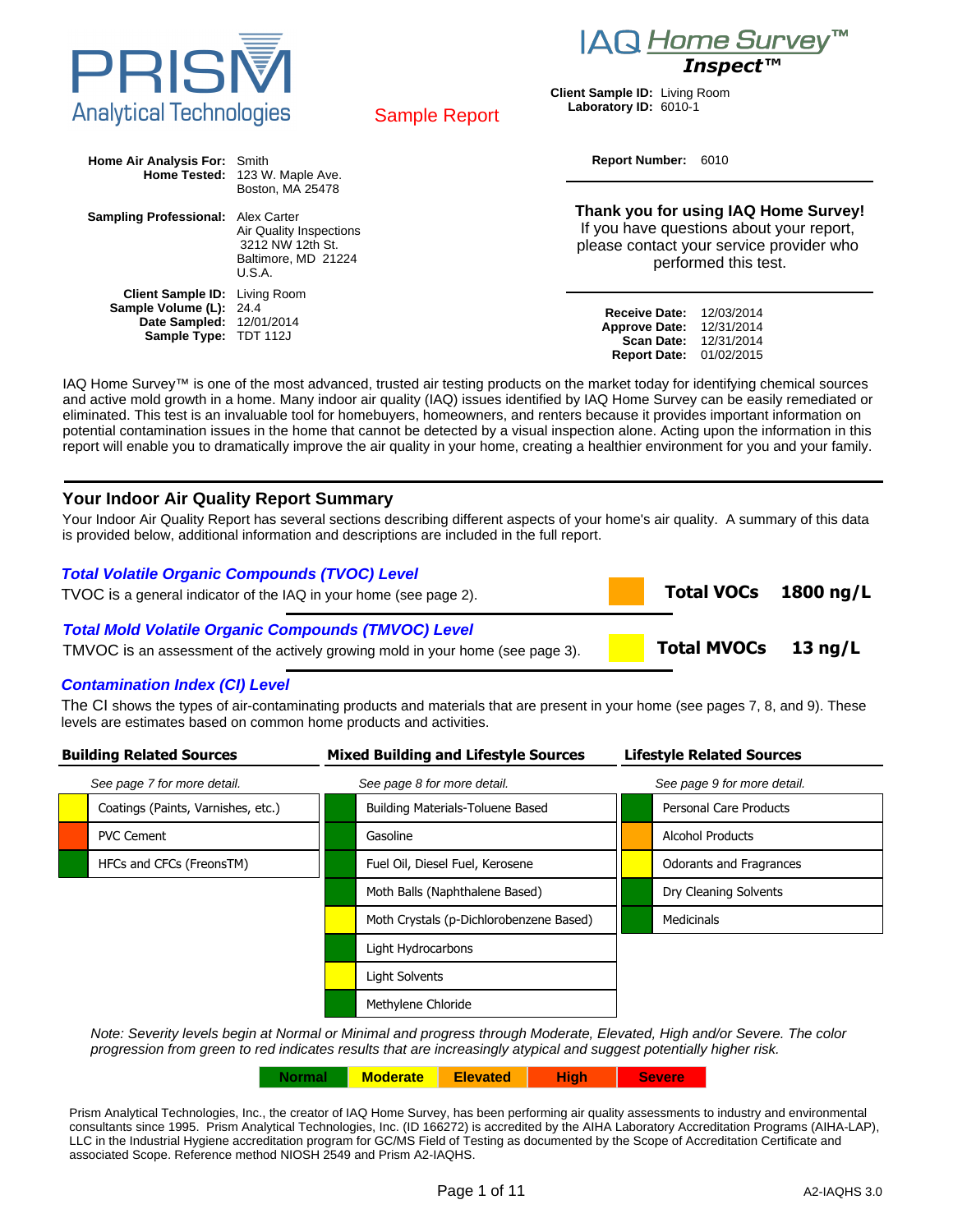

*IAQ Home Survey*<sup>™</sup><br>*Inspect*™

# **Total Volatile Organic Compounds (TVOC)**

# **Your TVOC Level is: 1800 ng/L**

Sample Report

IAQ needs improvement; effect on occupants is possible; reduce potential sources and increase ventilation.



The chart above shows the TVOC levels for all homes tested using IAQ Home Survey. Results for this air sample are displayed on the chart as a yellow circle. The blue curved line represents the relationship between the percentage of homes (indicated on the vertical y-axis) and the TVOC level (indicated on the horizontal x-axis). The green, yellow, orange, and red vertical bars represent divisions between Normal, Moderate, Elevated, and Severe TVOC levels. As the TVOC value increases, individuals may experience aggravated health problems, and therefore, the need to address VOC issues becomes more critical. However, reductions in VOCs can be made at any level.

The U.S. federal government has not specified a TVOC limit for indoor air. However, the U.S. Green Building Council (USGBC) has recommended 500 ng/L as the upper TVOC limit. TVOC levels below 500 ng/L indicate that the IAQ is acceptable for most individuals; however, chemically sensitive persons may require lower levels. TVOC levels between 500 and 1,500 ng/L indicate that the air quality is marginal and some effect on the occupants is possible. Levels above 1,500 ng/L indicate that your IAQ should definitely be improved. These levels are based on observed health effects and have been determined from a combination of published journal articles (1, 2, 3) and the statistical distribution of TVOC concentrations from the IAQ Home Survey methodology.

The presence of chemicals in your home can cause a wide range of problems, ranging from an unpleasant odor to physical symptoms (burning and irritation in the eyes, nose, and throat; headaches; nausea; nervous system effects; severe illness; etc.). In some cases, these conditions may make the home unlivable. Anyone with respiratory issues like asthma and allergies, as well as children, the elderly, and pregnant women are more susceptible to poor indoor air quality than healthy individuals. However, at higher TVOC levels even healthy individuals are likely to experience ill effects. The following websites can offer more information:

#### US EPA **Indoor Air Quality (IAQ)**

American Lung Association [Healthy Air at Home](http://www.lung.org/healthy-air/home/) <http://www.lung.org/healthy-air/home/> World Health Organization (WHO) [Guidelines for Indoor Air Quality](http://www.euro.who.int/en/what-we-do/health-topics/environment-and-health/air-quality/policy/indoor-air-quality) Lawrence Berkeley National Laboratory [Indoor Volatile Organic Compounds \(VOCs\) and Health](http://www.iaqscience.lbl.gov/voc-introduction.html)

The Contamination Index (CI) in the next pages of this report will help guide you through determining what types of products or materials in the home could be problematic for your IAQ, and will provide some recommendations to help reduce or eliminate them.

1 L. Molhave, Volatile Organic Compounds, Indoor Air Quality and Health, Vol. 5, International Indoor Air Quality Conference, Toronto, Canada, 1990, p. 22 ff.<br>2 European Collaborative Action: Indoor Air Quality and its Imp Investigations, 1997. (from L. Molhave et al., Total Volatile Organic Compoiund (TVOC) in Indoor Air Quality Investigation, Indoor Air 1997; 225-240.) 3 T. Salthammer, Critical evaluation of approaches in setting indoor air quality guidelines and reference values, Chemosphere 82, 2011, 1507-1517.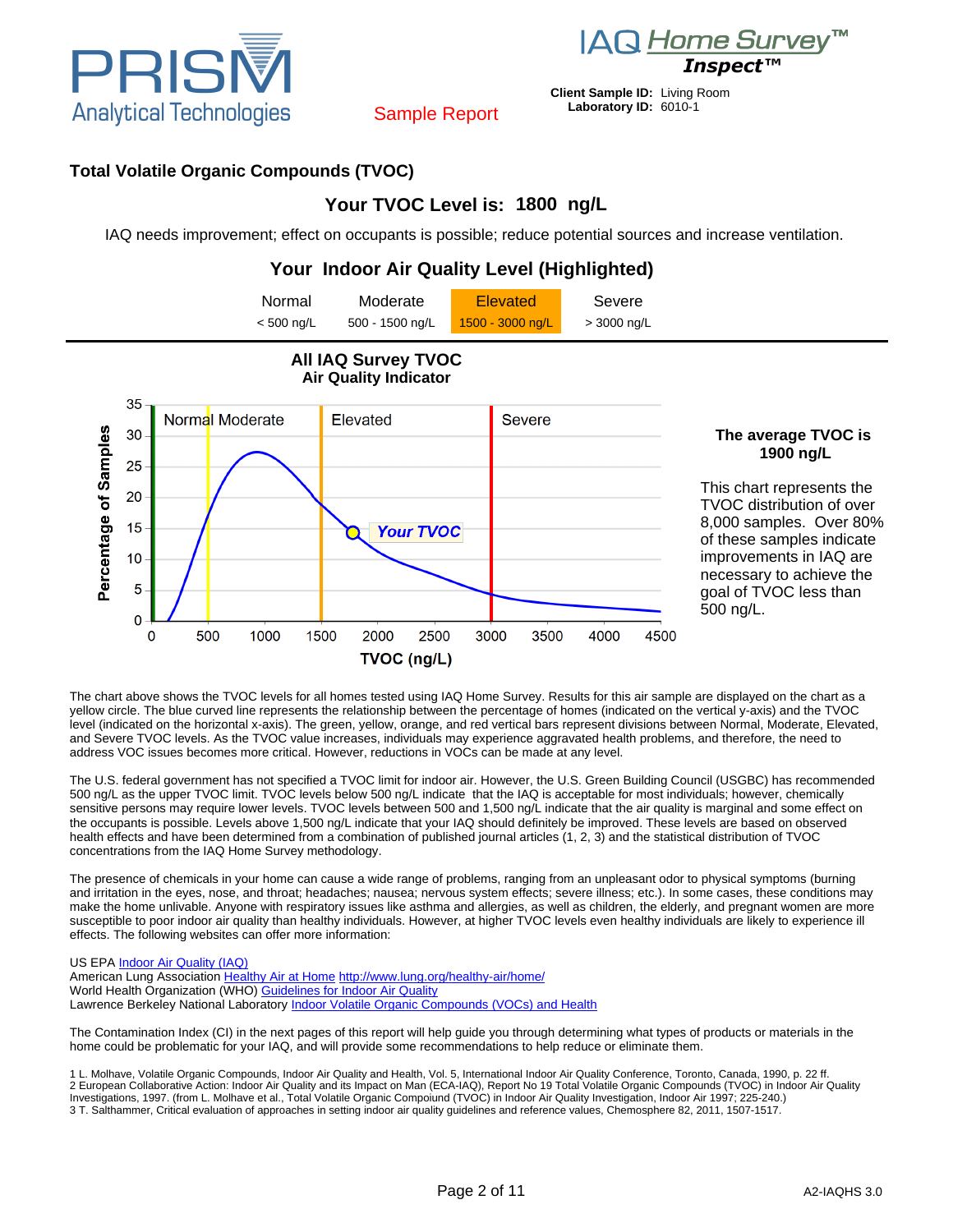

*IAQ Home Survey*<sup>™</sup><br>*Inspect™* 

**Client Sample ID:** Living Room **Laboratory ID:** 6010-1

# Sample Report

## **Total Mold Volatile Organic Compounds (TMVOC)**

# **Your TMVOC Level is: 13 ng/L**

Actively growing molds are present, individuals sensitive to molds will likely be affected.

# **Your Active Mold Level (Highlighed)**

| Minimal    | <b>Active-</b><br>Moderate | Active-<br>Elevated | Active-<br>Hiah | Active-<br>Severe   |  |
|------------|----------------------------|---------------------|-----------------|---------------------|--|
| $< 8$ ng/L | $8 - 30$ ng/L              | 30-80 ng/L          | 80 - 150 ng/L   | $150 + \text{na/L}$ |  |



**All IAQ Survey TMVOC Active Mold Growth Indicator**

#### **The average TMVOC is 10 ng/L**

This chart represents the TMVOC distribution of over 8,000 samples. Approximately half the samples indicate that some active mold growth is occurring at the time of sample collection.

The chart above shows the TMVOC level for all homes tested using IAQ Home Survey. Results for this air sample are displayed on the chart as a yellow circle. The blue curved line represents the relationship between the percentage of homes (indicated on the vertical y-axis) and the TMVOC level (indicated on the horizontal x-axis). For example, a TMVOC of 20 ng/L is reported in ~20% of the samples. The green, yellow, orange, and red vertical bars represent divisions between Minimal, Moderate, Elevated, and High/Severe TMVOC levels.

Molds are fungi that grow in the form of multicellular filaments called hyphae that spread to form a network or colony called mycelium. There are thousands of known species of molds, although a much smaller number of mold species are commonly found in indoor environments.

Molds can affect humans and animals in their vicinity in several ways. The most commonly known aspect of molds is the spores they produce as their primary means of reproduction. Spores are released from the mature mold body and spread by air currents and on people, animals, or materials that travel from place to place. These spores can remain viable for a long time until they find a suitable environment and grow to form new colonies. In addition to spores, mycotoxins can also be released under certain situations. Mycotoxins are chemicals that are produced during certain parts of the mold life cycle and can evoke a toxic response (e.g., severe allergic reactions and respiratory irritation and exacerbation of asthma symptoms or other respiratory ailments) in humans and animals. Mycotoxins have low volatility, meaning they have relatively low concentrations in air, so contact or ingestion rather than inhalation is often the main route of exposure for these chemicals.

Finally, mold VOCs (MVOCs) are produced during the metabolic or digestive processes of molds and therefore can be used as an indicator of actively growing mold. When mold is in an inactive or dormant state it does not produce many MVOCs and so cannot be used as an indicator of inactive mold. There are a number of factors that can affect the production and movement of MVOCs, including but not limited to the genus/ species, ventilation rates, temperature, humidity, growth surfaces, and competition from other molds. These factors make determination of the genus/species of mold very difficult so the presence of MVOCs indicates active mold growth but not the genus/species of the mold.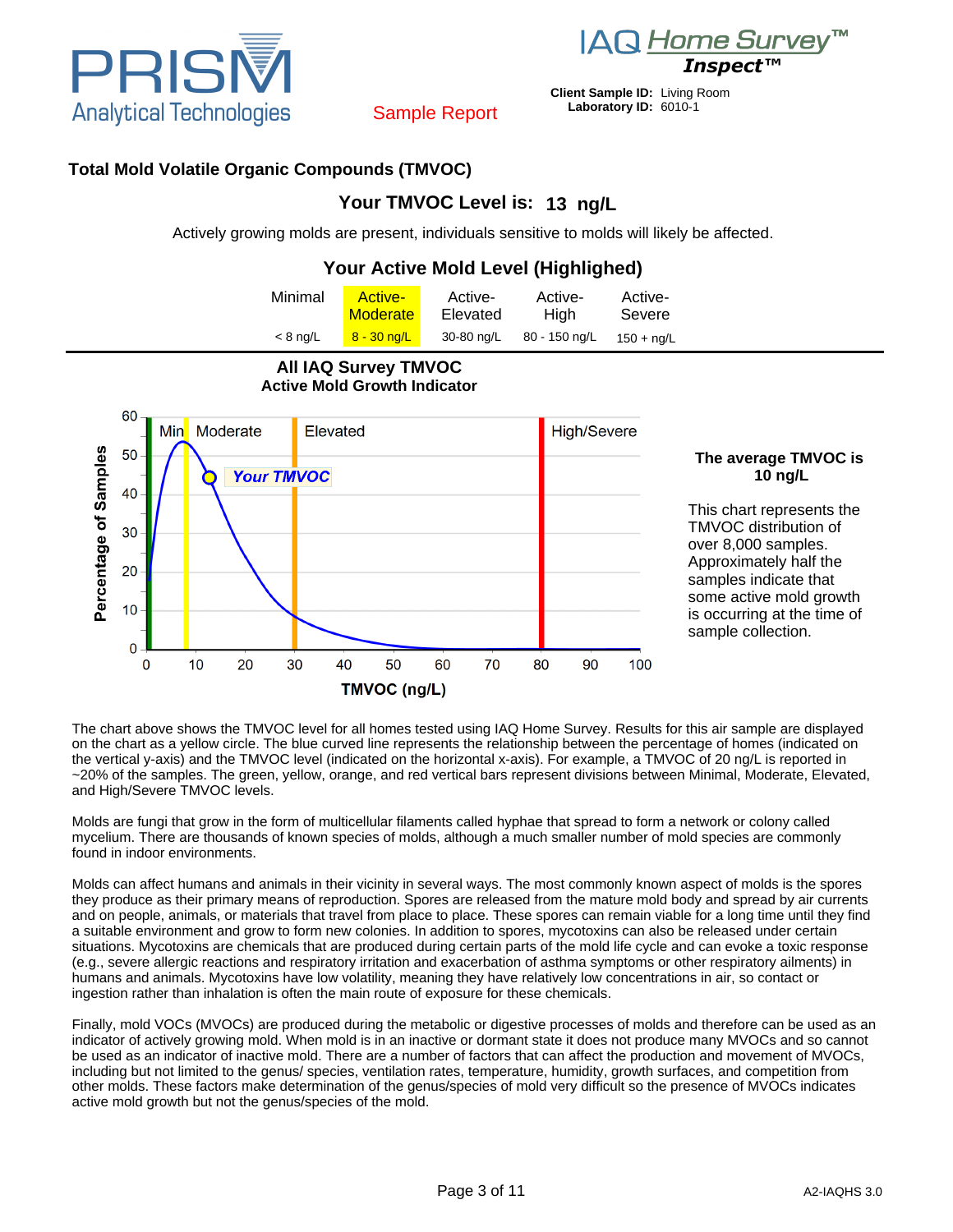

*IAQ Home Survey*<sup>™</sup><br>*Inspect*™

# Sample Report

# **Total Mold Volatile Organic Compounds (TMVOC)**

Mold can grow anywhere that satisfies four primary conditions.

- 1. Presence of mold spores spores are everywhere and it is very difficult if not impossible to remove them completely.
- 2. Appropriate growth surface or nutrient source molds are adaptable and can grow on almost any surface; many molds especially like cellulose-based materials (e.g., wood, drywall, insulation, cardboard, paper, carpet, etc.).
- 3. Appropriate temperature although many molds grow best in warmer temperatures, given enough time mold can grow at almost any temperature condition.
- 4. Water this is the most significant and most important criteria since the other conditions are too commonly available to be controlled. The consensus of most organizations with a perspective on air quality (e.g., WHO, EPA, AIHA, ASHRAE, etc.)<sup>®</sup> is that controlling moisture and dampness is the only way to consistently control or limit mold growth.

#### **Mold Sources**

Since there are so many possible locations that mold can grow, it can be difficult to locate without visual indicators. However, there are some potential locations where molds are often found, as listed here.

- Air conditioning units or drain lines
- Near plumbing leaks
- Near roof or wall leaks
- Basement water intrusion from surrounding soil
- Any consistently humid area
- Near condensation around windows or any other condensation locations like exterior walls (typically where there is a temperature gradient that allows water to condense)
- Freezer/refrigerator door seals, especially in summer
- Freezer/refrigerator drain line and drip pan (if present)
- Indoor plants
- Empty beverage containers and glasses, especially if left for trash or recycling without being rinsed out
- Wastebaskets and trash cans containing discarded food or wet items
- Sump pumps, especially when the pump does not cycle often
- Stand pipes and traps
- Books, magazines, and newspapers if they have gotten wet or sit for a long time
- Outside mold, especially if the air intake is near the ground and landscaping near the home uses wood chips or mulch

Typically, if there is no plumbing leak, condensation, or water intrusion into the home, there will not be a mold problem. If active mold growth is indicated, the first step in fixing the problem is to find and repair the water intrusion or moisture build up.

Some new or extensively renovated homes can have high MVOC results. Additional dampness is often introduced into a new home during the construction process (e.g., newly installed cement) and can lead to optimal mold growth conditions. Also, some building materials may have mold growth on them when they are installed due to exposure to water before installation. It is strongly recommended that new homes or those with extensive renovation undergo a drying process to eliminate or reduce the potential for mold growth.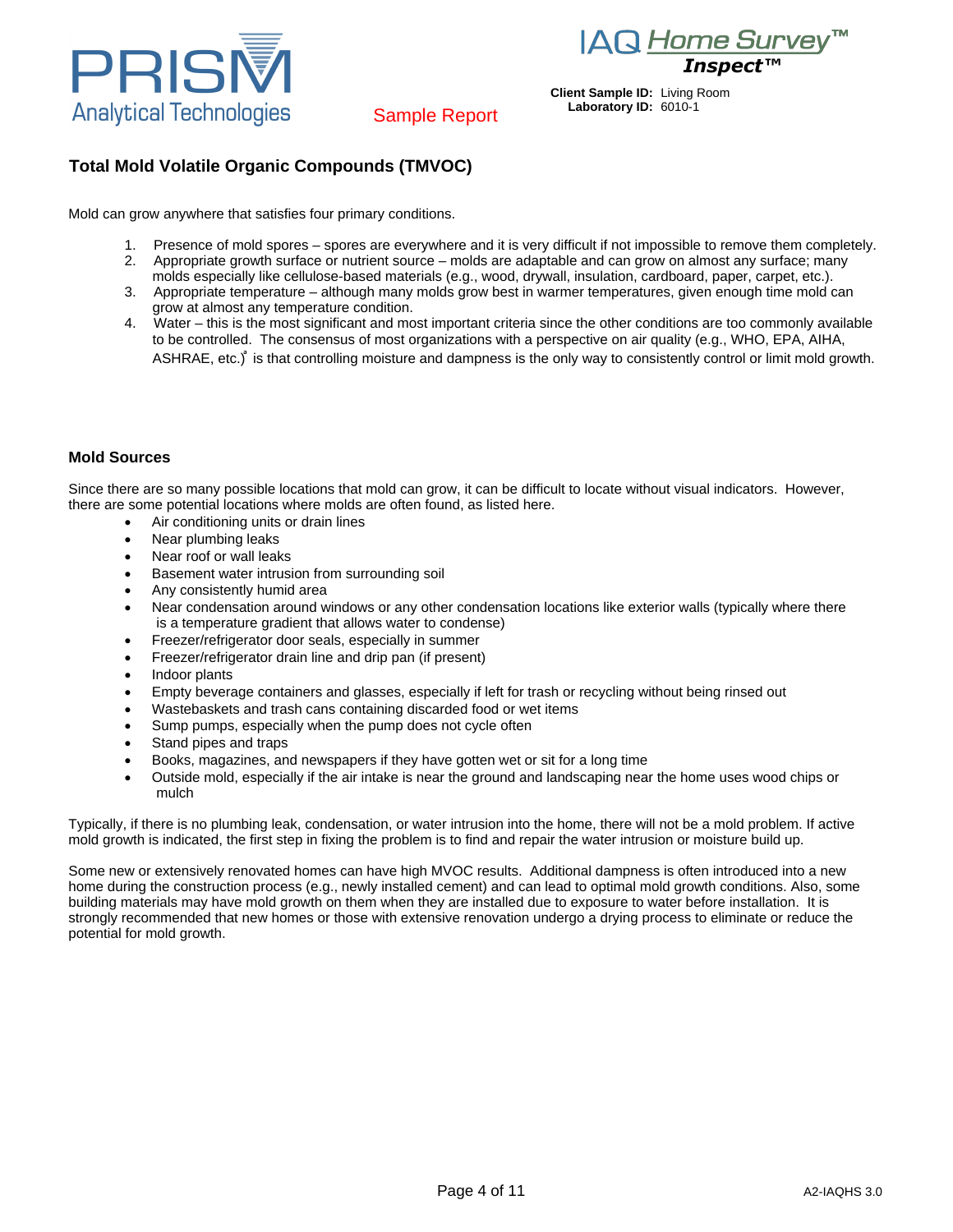

*IAQ Home Survey*™

Sample Report

## **Total Mold Volatile Organic Compounds (TMVOC)**

#### **MVOC Interpretation**

As described above, the TMVOC value is an assessment of the quantity of actively growing mold in your home. Like TVOC, no government unit or organization has specified limits for TMVOC. The levels below describe the effects individuals exposed to these TMVOC values may experience. These levels are qualitative estimates of possible effects experienced by healthy individuals. Sensitive individuals or those with chronic or respiratory issues may experience effects at much lower levels. Mold may be visible on a surface but in an inactive state resulting in little or no production of MVOCs. Regardless of the TMVOC result if mold is visible it should be removed since molds may still produce spores or mycotoxins in an inactive state and new exposure to water or moisture can initiate new mold growth. Since MVOCs are VOCs, they can be affected by the same environmental conditions that affect other VOCs. Primarily lower temperature and higher air flow or ventilation will reduce MVOC concentrations. Any water or moisture issues should be addressed quickly to limit the potential for mold growth.

These levels were determined empirically through interaction with air quality professionals regarding the reported health effects experienced by individuals exposed to actively growing mold.

| <b>TMVOC</b><br>(ng/L) | Level              | <b>Description</b>                                                                                                                                                                  |
|------------------------|--------------------|-------------------------------------------------------------------------------------------------------------------------------------------------------------------------------------|
| < 8                    | Minimal or Ambient | Actively growing molds may be present, but are at or below levels found in most<br>homes (i.e., these levels could be considered ambient or background).                            |
| $8 - 30$               | Active - Moderate  | Actively growing molds are present, but are at levels which typically only affect<br>people sensitive to molds. Investigate possible water or moisture sources. See Mold<br>Sources |
| $30 - 80$              | Active - Elevated  | Significant levels of actively growing molds are present; reactions or symptoms are<br>probable. See Mold Sources                                                                   |
| 80-150                 | Active - High      | High levels of actively growing molds are present; high probability that all occupants<br>will be affected; take immediate action to locate and remove mold. See Mold Sources       |
| >150                   | Active - Severe    | Excessive levels of actively growing molds are present; all occupants will be<br>affected; take immediate action to locate and remove mold. See Mold Sources                        |

#### **Additional Information about Mold**

a World Health Organization (WHO): [WHO Guidelines for Indoor Air Quality – Dampness and Mold](http://www.euro.who.int/__data/assets/pdf_file/0017/43325/E92645.pdf)

US Environmental Protection Agency (EPA): [Molds and Moisture](http://www.epa.gov/mold/) [A Brief Guide to Mold, Moisture, and your Home](http://www.epa.gov/mold/moldguide.html)

American Industrial Hygiene Association (AIHA) **Position Statement on Mold and Dampness** 

American Society of Heating, Refrigerating, and Air Conditioning Engineers (ASHRAE): [Limiting Indoor Mold and Dampness in Buildings](https://www.ashrae.org/about-ashrae/position-documents)

(Position Documents; click on Limiting Indoor Mold and Dampness in Buildings)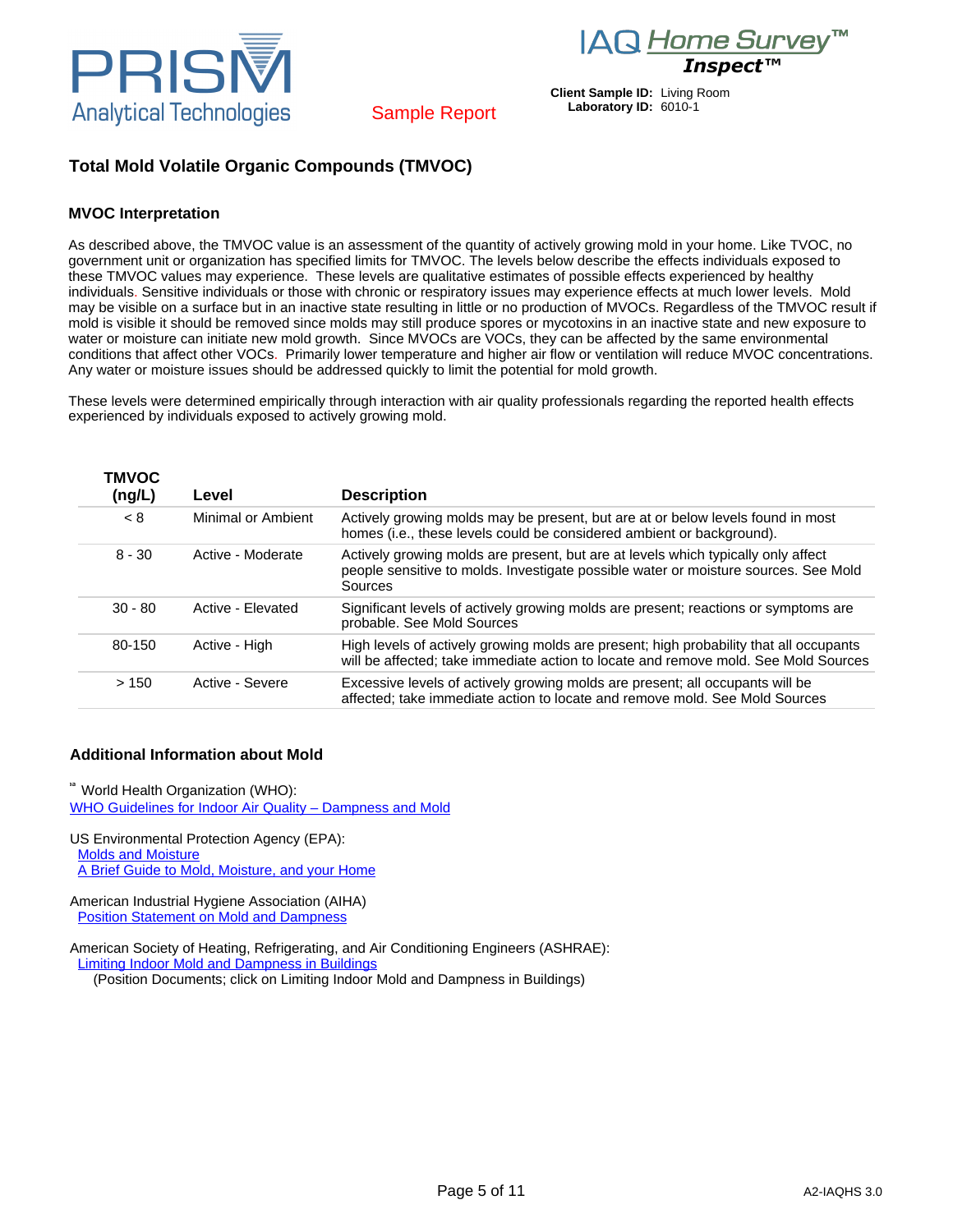IAQ Home Survey™





# Sample Report

**Client Sample ID:** Living Room **Laboratory ID:** 6010-1

#### **Contamination Index™**

The Contamination Index™ (CI) shows the types of air-contaminating products and materials that are present in your home. Each CI category shows the approximate contribution of that category to the TVOC level, indicates how your home compares to thousands of other homes, and provides some suggestions for where these products and materials might be found. The CI is divided into three main source groups: Building-Related Sources, Mixed Building and Lifestyle Sources, and Lifestyle Sources.

1. Building-Related Sources are those that are typically part of the structure of the home and may be more difficult to reduce in the short term. Recent construction or renovation often increases the CI categories in this group to the Elevated, High, or Severe levels. VOCs from these activities often decrease substantially in the month following use/application of these products, especially if the area is flushed with air to dissipate the VOCs off gassed from the new products or materials.

2. Mixed Building and Lifestyle Sources are those that could belong to either category and investigation on your part may be necessary to determine which source is more likely. Recent construction or renovation can often contribute to other source categories in addition to Building-Related Sources.

3. Lifestyle Sources are those that the occupants of the home bring into the home and can usually be readily identified and remediated. Recent construction or renovation can often contribute to other source categories in addition to Building-Related Sources.

It is possible for a category listed in one source group to belong to another source group. For example, the 'Coatings' category is in the Building source group because the largest contribution is typically the paint on the walls, but cans of paint stored in a basement or garage could be considered part of the Lifestyle sources group. Always consider all possible sources for a particular CI category.

The CI classifications begin at Normal and progress through Moderate, Elevated, High and Severe. These severity classifications are determined using a combination of statistical data gathered from thousands of samples and health information specific to each CI category.

Since there are potentially many sources of VOCs, homes can often be re-contaminated even after sources have been removed because new products are constantly being brought into the home. Home occupants and homebuyers should take note of this fact, and view IAQ as a continuous improvement process.

The chart below depicts the distribution of the Contamination Index source groups. These source groups are estimates and may not indicate all of the VOCs in your air sample.



# **Contamination Index Source Groups**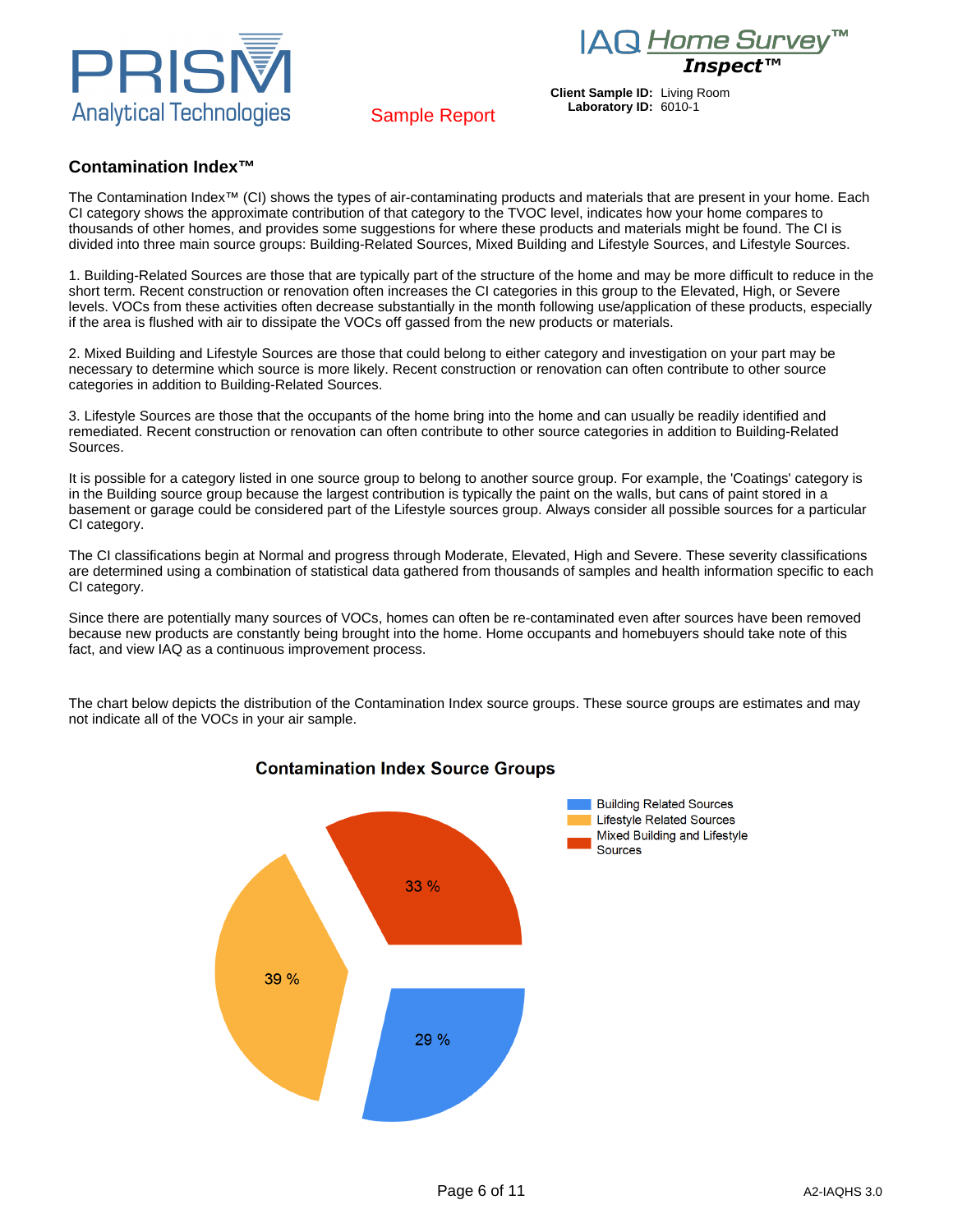IAQ Home Survey<sup>™</sup> *Inspect™*





# Sample Report

#### **Contamination Index™ Building Sources**

Use the Contamination Index (CI) below to help you find products in your home that may be affecting your indoor air quality. Removing or reducing these products will improve your air quality. The concentrations reported here are approximate and may not add up to the TVOC value on page 2 of this report. These categories are typically part of the structure of the home and may be more difficult to reduce in the short term. Recent construction or renovation will often cause these categories to be elevated. The CI classifications begin at Normal and progress through Moderate, Elevated, High and Severe. These severity classifications are determined using a combination of statistical data gathered from thousands of samples and health information specific to each CI category. Levels indicated as Elevated, High, or Severe should be immediately addressed, and those listed as Moderate are areas that can be improved over time.

| <b>Contamination Index Category</b> | <b>Estimated</b><br><b>VOC Level</b><br>(ng/L) |                 | Severity Description and Suggestions for VOC Reduction                                                                                                                                                                                                                                                                                                                                                                                                                                                                                                                                                                                                                                                              |
|-------------------------------------|------------------------------------------------|-----------------|---------------------------------------------------------------------------------------------------------------------------------------------------------------------------------------------------------------------------------------------------------------------------------------------------------------------------------------------------------------------------------------------------------------------------------------------------------------------------------------------------------------------------------------------------------------------------------------------------------------------------------------------------------------------------------------------------------------------|
| Coatings (Paints, Varnishes, etc.)  | 500                                            | <b>Moderate</b> | Includes interior and exterior paints (including low- or no-VOC<br>paints), varnishes, lacquers, some sealants, and other products that<br>can be classified as a coating over a surface. Typically, VOCs from<br>these products are in the 10 to 14 carbon size range and can linger<br>for several months, sometimes longer. Ventilate as much as possible<br>during and after application of these products and dispose of opened<br>but unused products and related supplies if possible or store in areas<br>that will minimize off gassing. There is some overlap between<br>chemical compounds associated with 'Coatings (Paints, Varnishes,<br>etc.)' and those found in 'Fuel Oil, Diesel Fuel, Kerosene.' |
| <b>PVC Cement</b>                   | 50                                             | <b>High</b>     | PVC cement is used to join pieces of PVC pipe together, usually for<br>plumbing. Chemical compounds in these products can cause<br>respiratory irritation and headaches. Ventilate the area during and<br>after use. If it has been more than 2 months since using this type of<br>product, look for any issues with the application or leaky containers.<br>Also have your HVAC system checked for appropriate make up air.                                                                                                                                                                                                                                                                                        |
| <b>HFCs and CFCs (FreonsTM)</b>     | 4                                              | <b>Normal</b>   | Most often used as refrigerants for air conditioners and<br>refrigerator/freezers and propellants for blown-in insulation, cushions,<br>aerosol cans, etc. Many of these chemical compounds are being<br>phased out because of the Montreal Protocol.                                                                                                                                                                                                                                                                                                                                                                                                                                                               |

**Building Related Sources Building Related Sources**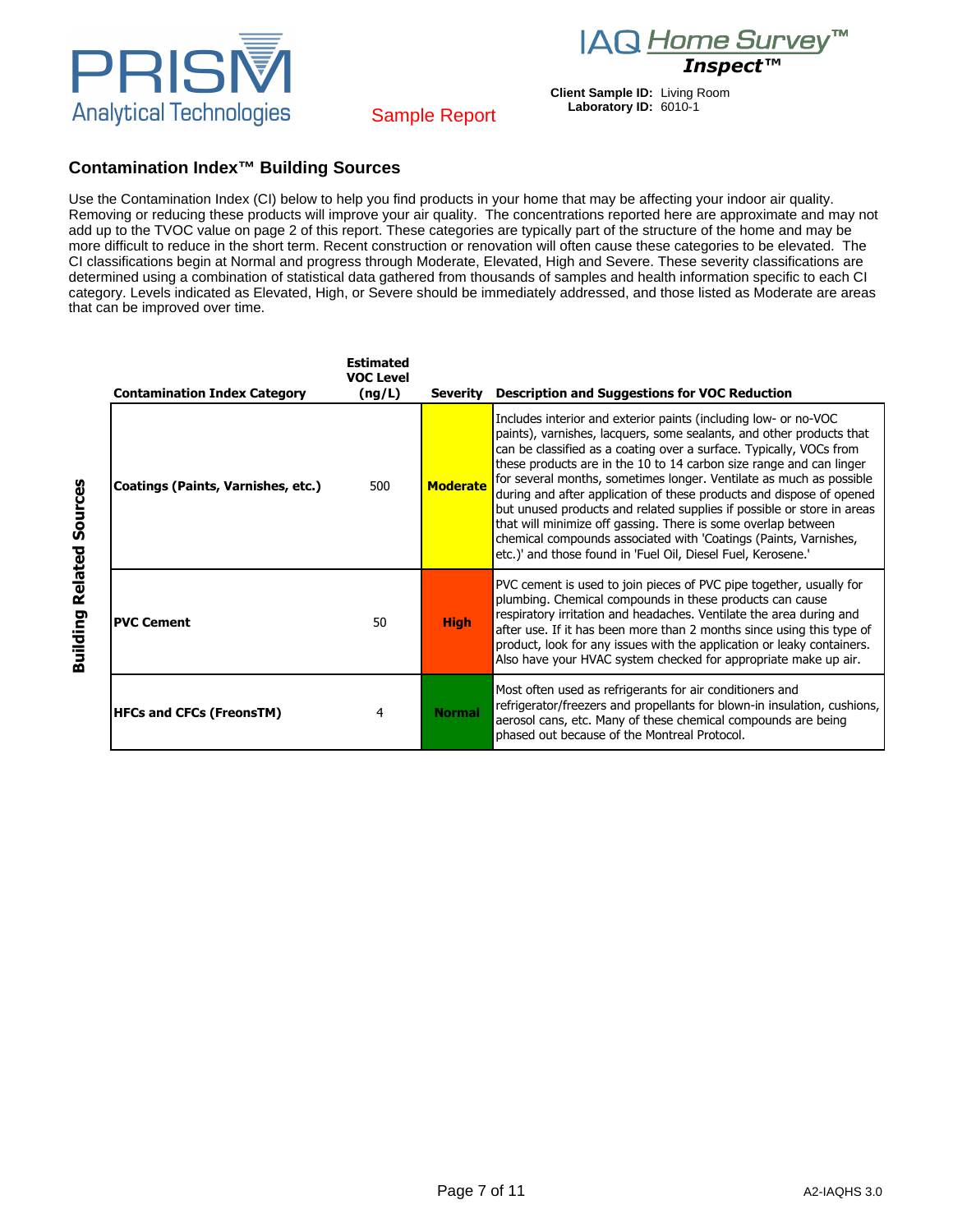

*Inspect™*

**Client Sample ID:** Living Room **Laboratory ID:** 6010-1



## Sample Report

#### **Contamination Index™ Mixed Building and Lifestyle Sources**

Use the Contamination Index (CI) below to help you find products in your home that may be affecting your indoor air quality. Removing or reducing these products will improve your air quality. The concentrations reported here are approximate and may not add up to the TVOC value on page 2 of this report. These categories could belong to either the Building or Lifestyle groups so additional investigation may be necessary to determine which source is more likely. The CI classifications begin at Normal and progress through Moderate, Elevated, High and Severe. These severity classifications are determined using a combination of statistical data gathered from thousands of samples and health information specific to each CI category. Levels indicated as Elevated, High, or Severe should be immediately addressed, and those listed as Moderate are areas that can be improved over time.

| <b>Contamination Index Category</b>                       | <b>Estimated</b><br><b>VOC Level</b><br>(ng/L) | Severity        | <b>Description and Suggestions for VOC Reduction</b>                                                                                                                                                                                                                                                                                                                                                                                                                                                                       |
|-----------------------------------------------------------|------------------------------------------------|-----------------|----------------------------------------------------------------------------------------------------------------------------------------------------------------------------------------------------------------------------------------------------------------------------------------------------------------------------------------------------------------------------------------------------------------------------------------------------------------------------------------------------------------------------|
| <b>Building Materials-Toluene Based</b>                   | 4                                              | <b>Normal</b>   | Adhesives and glues used in construction and maintenance, arts and<br>crafts; adhesive removers; contact cement; sealants; coatings (paint,<br>polyurethane, lacquer, thinner); automotive products, including parts<br>cleaners. Additional sources include gasoline and other fuels.                                                                                                                                                                                                                                     |
| Gasoline                                                  | 120                                            | <b>Normal</b>   | VOCs from gasoline are typically a result of off-gassing from gas<br>containers and gas-powered equipment such as lawnmowers, snow<br>blowers, mini-bikes, etc. that are stored in attached garages or<br>basements. Does not include exhaust emissions. These items should<br>be stored externally to the home. Additionally, gasoline VOCs can<br>linger on clothing after refueling an automobile at a gas station.<br>Gasoline includes chemical compounds that are also included in the<br>'Light Solvents' category. |
| <b>Fuel Oil, Diesel Fuel, Kerosene</b>                    | 0                                              | <b>Normal</b>   | Often found in garages and basements. These fuels are not very<br>volatile so will not readily get into the air, but they can linger for a<br>long time and produce a strong, unpleasant odor. Does not include<br>exhaust emissions. There is some overlap between chemical<br>compounds associated with 'Fuel Oil, Diesel Fuel, Kerosene' and those<br>found in 'Coatings (Paints, Varnishes, etc.).'                                                                                                                    |
| <b>Moth Balls (Naphthalene Based)</b>                     | $\mathbf{0}$                                   | <b>Normal</b>   | Napthalene based moth balls. May be present with p-<br>Dichlorobenzene-based moth crystals.                                                                                                                                                                                                                                                                                                                                                                                                                                |
| <b>Moth Crystals (p-Dichlorobenzene</b><br><b>Based</b> ) | 8                                              | <b>Moderate</b> | p-Dichlorobenzene based moth crystals, attempt to locate these<br>materials and remove them from the home. May be present with<br>Naphthalene-based moth balls.                                                                                                                                                                                                                                                                                                                                                            |
| <b>Light Hydrocarbons</b>                                 | 160                                            | <b>Normal</b>   | Building materials; aerosol cans; fuel for cooking/camping/lighters;<br>LPG; refrigerant; natural gas; propellant; blowing agent. Includes<br>chemical compounds such as propane, butane, and isobutane.                                                                                                                                                                                                                                                                                                                   |
| <b>Light Solvents</b>                                     | 340                                            | <b>Moderate</b> | Stoddard solvent; mineral spirits; some coatings (paints, varnish,<br>enamels); wax remover; adhesives; automotive products; light oils.<br>Many of these are present in common household products; however,<br>recent renovation or construction will increase these levels. Increase<br>ventilation during and after use of these products. Typically, VOCs<br>from these products are in the 6 to 9 carbon size range. Gasoline can<br>contribute to the Light Solvents                                                 |
| <b>Methylene Chloride</b>                                 | 1                                              | <b>Normal</b>   | Automotive products; degreasing solvent; paint stripper; adhesive<br>remover; aerosol propellant; insecticide.                                                                                                                                                                                                                                                                                                                                                                                                             |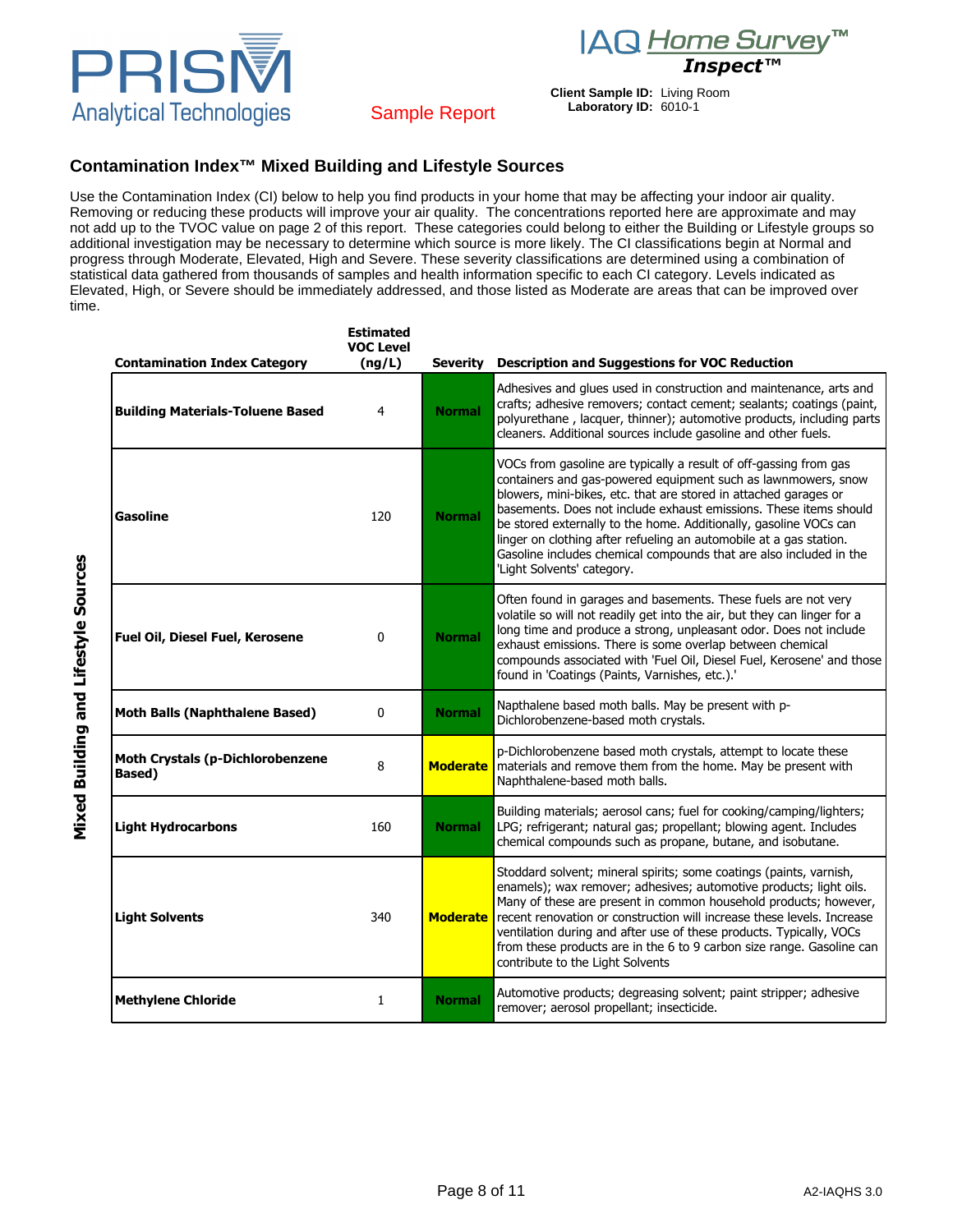IAQ Home Survey™





PRISN **Analytical Technologies** 

# **Contamination Index™ Lifestyle Sources**

Use the Contamination Index (CI) below to help you find products in your home that may be affecting your indoor air quality. Removing or reducing these products will improve your air quality. The concentrations reported here are approximate and may not add up to the TVOC value on page 2 of this report. These categories are typically brought into the home by the occupants and can often be readily identified and removed or contained. The CI classifications begin at Normal and progress through Moderate, Elevated, High and Severe. These severity classifications are determined using a combination of statistical data gathered from thousands of samples and health information specific to each CI category. Levels indicated as Elevated, High, or Severe should be immediately addressed, and those listed as Moderate are areas that can be improved over time.

| <b>Contamination Index Category</b> | <b>Estimated</b><br><b>VOC Level</b><br>(ng/L) | Severity        | <b>Description and Suggestions for VOC Reduction</b>                                                                                                                                                                                                                                                                                                                                                                                                                                                                                                                                                                                                                                                                                                 |
|-------------------------------------|------------------------------------------------|-----------------|------------------------------------------------------------------------------------------------------------------------------------------------------------------------------------------------------------------------------------------------------------------------------------------------------------------------------------------------------------------------------------------------------------------------------------------------------------------------------------------------------------------------------------------------------------------------------------------------------------------------------------------------------------------------------------------------------------------------------------------------------|
| <b>Personal Care Products</b>       | 200                                            | <b>Normal</b>   | Soap, deodorant, lotions, perfumes, hair coloring supplies, nail care<br>supplies, oral hygiene products, etc. These products contain many<br>VOCs that will dissipate if use is discontinued or reduced. Consider<br>storing these products in a closed container when not in use, and<br>dispose of unused products. Also, run an exhaust fan or open a<br>window when using these products.                                                                                                                                                                                                                                                                                                                                                       |
| <b>Alcohol Products</b>             | 320                                            | <b>Elevated</b> | Household cleaning products, antiseptic wipes, hand sanitizers, some<br>solvents, reed diffusers, consumable alcohol, and some<br>pharmaceuticals. These concentrations will be reduced by removing<br>unnecessary products or proper storage of those materials in closed<br>airtight containers. Promptly rinse empty alcoholic beverage<br>containers and place outside if possible. Consolidate cleaning products<br>to the essentials. Consider switching to alternative methods of<br>cleaning and sanitizing, e.g., baking soda, vinegar, borax, steam, etc.,<br>and ventilate the area during and after cleaning. Alcohol can also be<br>found in some building materials, consider recent<br>renovations/construction as a possible source. |
| <b>Odorants and Fragrances</b>      | 230                                            | <b>Moderate</b> | VOCs in this cateogry can be found in scented candles, potpourri, air<br>fresheners, scented cleaning products, and scented personal care<br>products. Reduce use of scented products and store unused products<br>in a tight fitting container.                                                                                                                                                                                                                                                                                                                                                                                                                                                                                                     |
| <b>Dry Cleaning Solvents</b>        | 5                                              | <b>Normal</b>   | Typical dry-cleaning methods employ the use of carcinogenic<br>chemicals. Dry-cleaning should be allowed to vent outside, without<br>plastics bags, before being placed inside.                                                                                                                                                                                                                                                                                                                                                                                                                                                                                                                                                                      |
| <b>Medicinals</b>                   | 1                                              | <b>Normal</b>   | Ointments and creams, topical first aid/pain relievers.                                                                                                                                                                                                                                                                                                                                                                                                                                                                                                                                                                                                                                                                                              |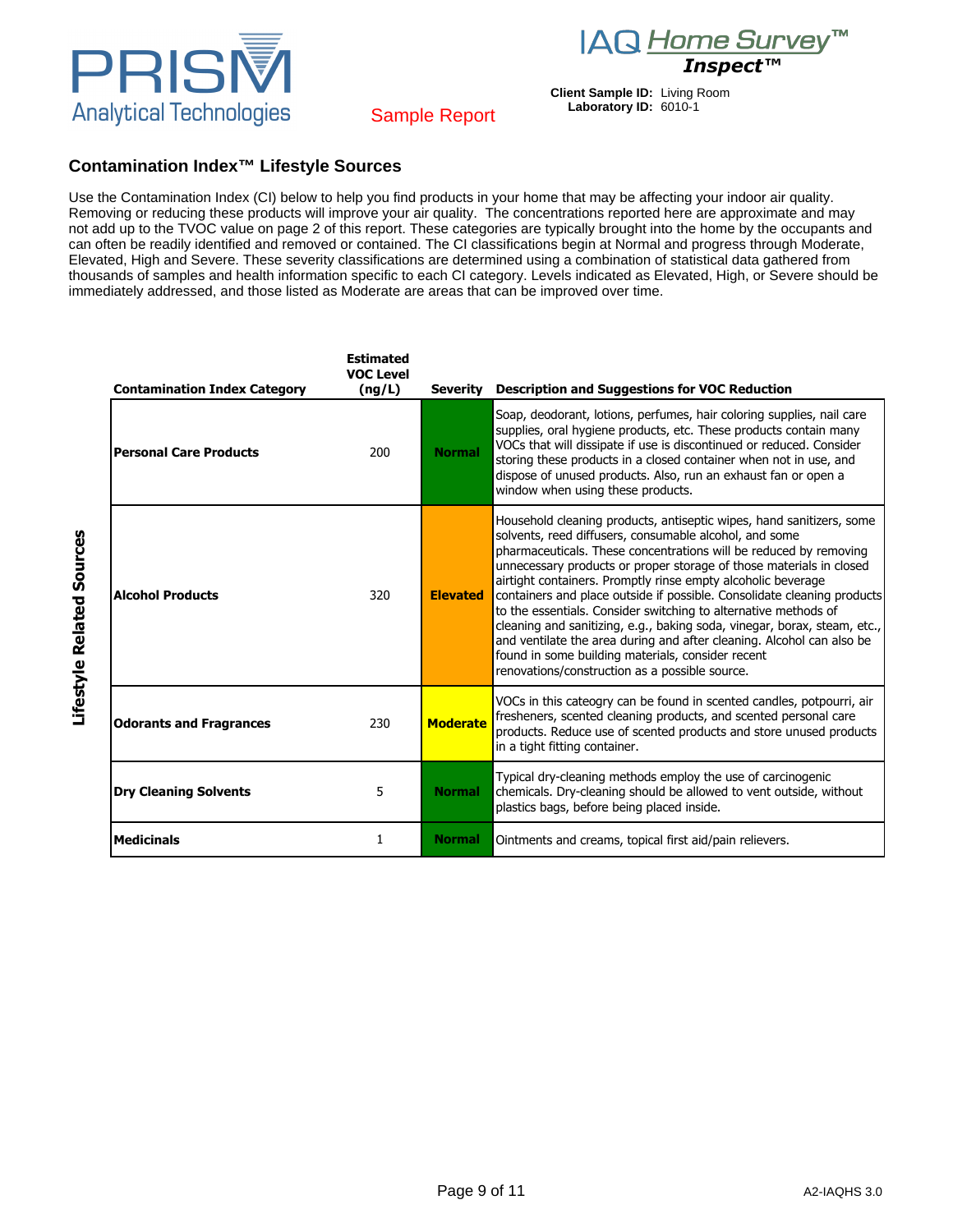





# Sample Report

## **Significant VOCs**

Based upon your specific home air analysis, the chemical compounds listed below are significant contributors to the TVOC level reported on page 2 of your IAQ Home Survey Report or are indicative of specific types of products or problems. Compounds from a variety of chemical classes are represented here, although only the most common or most notable are specifically listed. These chemical compounds may come from a variety of sources as shown in the Contamination Index section of this report. Many of these chemical compounds are commonly found in homes. However, locating and removing the source of the chemical compound is the most effective way to reduce the contribution of that chemical compound to the TVOC, which ultimately leads to improved IAQ. If removing the source is not possible, try to contain it in some way (e.g., placing the source in an air-tight container when not in use). In addition, most homes have inadequate ventilation so increasing the amount of outside air or filtering or purifying recirculated inside air will almost always reduce the TVOC. However, since VOCs may continue to off-gas even when the sources are stored, ventilation and air-purification methods will need to be employed continuously in order to keep the VOC levels low. The Chemical Abstracts Service (CAS) registry number after the chemical compound name in the table below is a unique identifier for that chemical compound and is often the best means to search for additional information. The two VOC levels in the table below (ng/L and ppb) are different ways of describing the same concentration, in some cases exposure limits or other information may be described using one or both of these concentration units.

| Compound        | <b>CAS</b>               | <b>Estimated</b><br><b>VOC Level</b><br>(ng/L) | <b>Estimated</b><br><b>VOC Level</b><br>(ppb) | <b>Description</b>                                                                                                                                        |
|-----------------|--------------------------|------------------------------------------------|-----------------------------------------------|-----------------------------------------------------------------------------------------------------------------------------------------------------------|
| Ethanol         | 64-17-5                  | 320                                            | 160                                           | Cleaners, especially antiseptic wipes; personal care;<br>consumable alcohol; some solvents; renewable gasoline<br>component; pharmaceuticals              |
| Isopropanol     | 67-63-0                  | 240                                            | 95                                            | Rubbing alcohol; cleaners, especially antiseptic wipes; personal<br>care; solvents; food and beverages; microbial biocides or<br>antimicrobial agents     |
| Butane (C 4)    | 106-97-8                 | 96                                             | 40                                            | Aerosol propellant; cooking/camping/lighters fluids; liquefied<br>petroleum gas (LPG); refrigerant; food additive                                         |
| Pentane (C 5)   | 109-66-0                 | 82                                             | 28                                            | Aerosol propellant; blowing agent; gasoline fuel component                                                                                                |
| Acetone         | 67-64-1                  | 67                                             | 28                                            | Personal care, especially nail care; cleaners; paints and<br>coatings; strippers and thinners; PVC cleaner; caulks and<br>adhesives; wood filler; solvent |
| Isobutane       | $75 - 28 - 5$            | 63                                             | 26                                            | Gasoline and fuel additive; aerosol propellant; refrigerant;<br>cooking/camping/lighter fluids                                                            |
| Cyclohexane     | 110-82-7                 | 47                                             | 13                                            | Solvent; glues and adhesives; some paints and coatings,<br>petroleum fuel component                                                                       |
| a-Pinene        | 80-56-8                  | 47                                             | 8                                             | Pine lumber; fragrances and essential oils; solvents; insecticides                                                                                        |
| Limonene        | 138-86-3 or<br>5989-27-5 | 38                                             | $\overline{7}$                                | Limonene (CAS 138-86-3) or d-Limonene (CAS 5989-27-5)<br>Fragrances; paints and coatings; cleaners; solvent; preservative                                 |
| Tetrahydrofuran | 109-99-9                 | 25                                             | 8                                             | Solvent; PVC cement/cleaner, some adhesives                                                                                                               |

The notes below indicate any additional significant compounds present in this air sample or other noteworthy information.

C11-C13 Esters: typically a scent or flavor additive; solvents